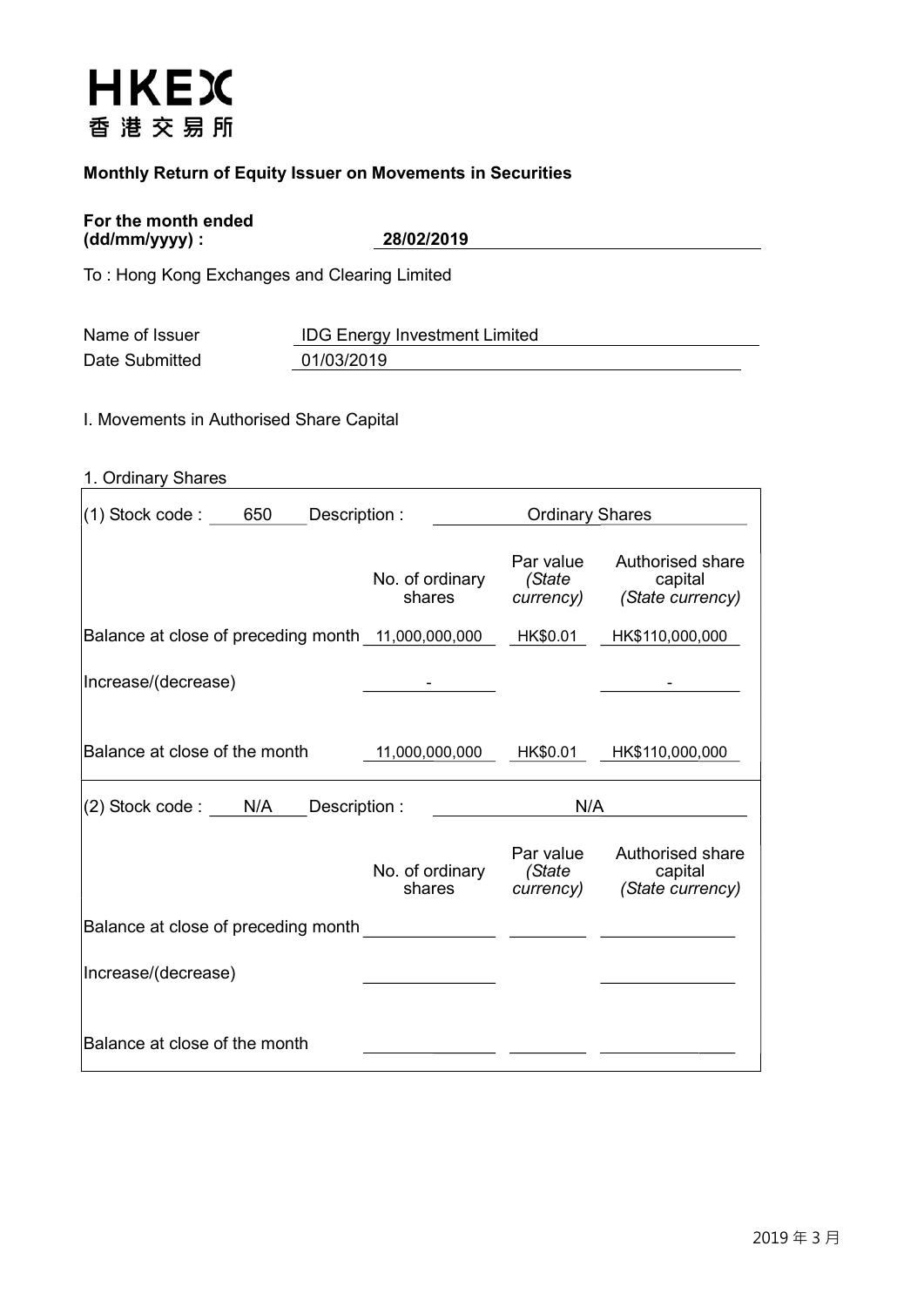### 2. Preference Shares

| Stock code:                         | N/A | Description: |                                | <b>Preference Shares</b>         |                                                 |  |  |
|-------------------------------------|-----|--------------|--------------------------------|----------------------------------|-------------------------------------------------|--|--|
|                                     |     |              | No. of<br>preference<br>shares | Par value<br>(State<br>currency) | Authorised share<br>capital<br>(State currency) |  |  |
| Balance at close of preceding month |     |              | 5,000,000,000                  | HK\$0.01                         | HK\$50,000,000                                  |  |  |
| Increase/(decrease)                 |     |              |                                |                                  |                                                 |  |  |
| Balance at close of the month       |     |              | 5,000,000,000                  | HK\$0.01                         | HK\$50,000,000                                  |  |  |

## 3. Other Classes of Shares

| Stock code:                         | N/A<br>Description : |  |                                      | N/A                              |                                                 |
|-------------------------------------|----------------------|--|--------------------------------------|----------------------------------|-------------------------------------------------|
|                                     |                      |  | No. of other<br>classes of<br>shares | Par value<br>(State<br>currency) | Authorised share<br>capital<br>(State currency) |
| Balance at close of preceding month |                      |  |                                      |                                  |                                                 |
| Increase/(decrease)                 |                      |  |                                      |                                  |                                                 |
| Balance at close of the month       |                      |  |                                      |                                  |                                                 |

Total authorised share capital at the end of the month (State currency) :

HK\$110,000,000 (Ordinary) HK\$50,000,000 (Preference)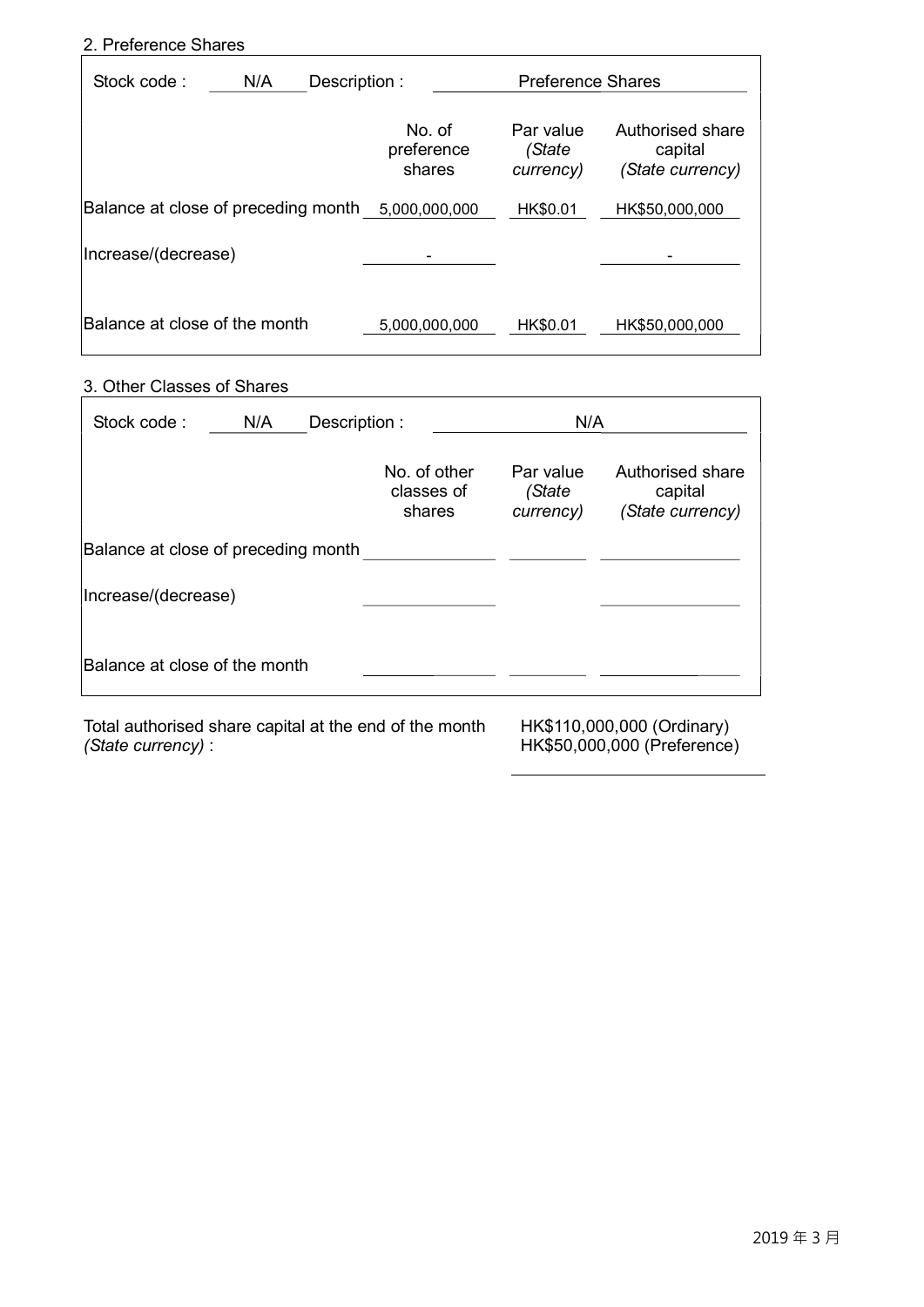II. Movements in Issued Share Capital

|                                          | No. of ordinary shares |     | No of preference |                                |
|------------------------------------------|------------------------|-----|------------------|--------------------------------|
|                                          | $\mathbf{1}$           | '2) | shares           | No. of other classes of shares |
| Balance at close of<br>preceding month   | 6,595,906,914          | N/A | N/A              | N/A                            |
| Increase/ (decrease)<br>during the month |                        | N/A | N/A              | N/A                            |
| Balance at close of<br>the month         | 6,595,906,914          | N/A | N/A              | N/A                            |

III. Details of Movements in Issued Share Capital

| Share Options (under Share Option Schemes of the Issuer) |         |                           |                            |               |                               |                                           |
|----------------------------------------------------------|---------|---------------------------|----------------------------|---------------|-------------------------------|-------------------------------------------|
| Particulars of                                           |         |                           |                            |               |                               | No. of new shares of No. of new shares of |
| share option                                             |         |                           |                            |               |                               | issuer issued during issuer which may be  |
| scheme                                                   |         |                           |                            |               | the month pursuant<br>thereto | issued pursuant<br>thereto as at close of |
| including EGM                                            |         | Movement during the month |                            |               |                               | the month                                 |
| approval date                                            |         |                           |                            |               |                               |                                           |
| (dd/mm/yyyy) and<br>class of shares                      |         |                           |                            |               |                               |                                           |
| issuable                                                 | Granted | Exercised                 | Cancelled                  | Lapsed        |                               |                                           |
| 1. N/A                                                   |         |                           |                            |               |                               |                                           |
|                                                          |         |                           |                            |               |                               |                                           |
|                                                          |         |                           |                            |               |                               |                                           |
|                                                          |         |                           |                            |               |                               |                                           |
|                                                          |         |                           |                            |               |                               |                                           |
|                                                          |         |                           |                            |               |                               |                                           |
| shares                                                   |         |                           |                            |               |                               |                                           |
| (Note 1)                                                 |         |                           |                            |               |                               |                                           |
|                                                          |         |                           |                            |               |                               |                                           |
| 2. N/A                                                   |         |                           |                            |               |                               |                                           |
|                                                          |         |                           |                            |               |                               |                                           |
|                                                          |         |                           |                            |               |                               |                                           |
|                                                          |         |                           |                            |               |                               |                                           |
|                                                          |         |                           |                            |               |                               |                                           |
| shares                                                   |         |                           |                            |               |                               |                                           |
| (Note 1)                                                 |         |                           |                            |               |                               |                                           |
|                                                          |         |                           |                            |               |                               |                                           |
|                                                          |         |                           |                            |               |                               |                                           |
| 3. N/A                                                   |         |                           |                            |               |                               |                                           |
|                                                          |         |                           |                            |               |                               |                                           |
|                                                          |         |                           |                            |               |                               |                                           |
|                                                          |         |                           |                            |               |                               |                                           |
| $\prime$                                                 |         |                           |                            |               |                               |                                           |
| shares                                                   |         |                           |                            |               |                               |                                           |
| (Note 1)                                                 |         |                           |                            |               |                               |                                           |
|                                                          |         |                           | Total A. (Ordinary shares) |               | Nil                           |                                           |
|                                                          |         |                           | (Preference shares)        |               | N/A                           |                                           |
|                                                          |         |                           |                            | (Other class) | N/A                           |                                           |
| Total funds raised during the month from exercise        |         |                           |                            |               |                               |                                           |
| of options (State currency)                              |         |                           |                            | N/A           |                               |                                           |
|                                                          |         |                           |                            |               |                               |                                           |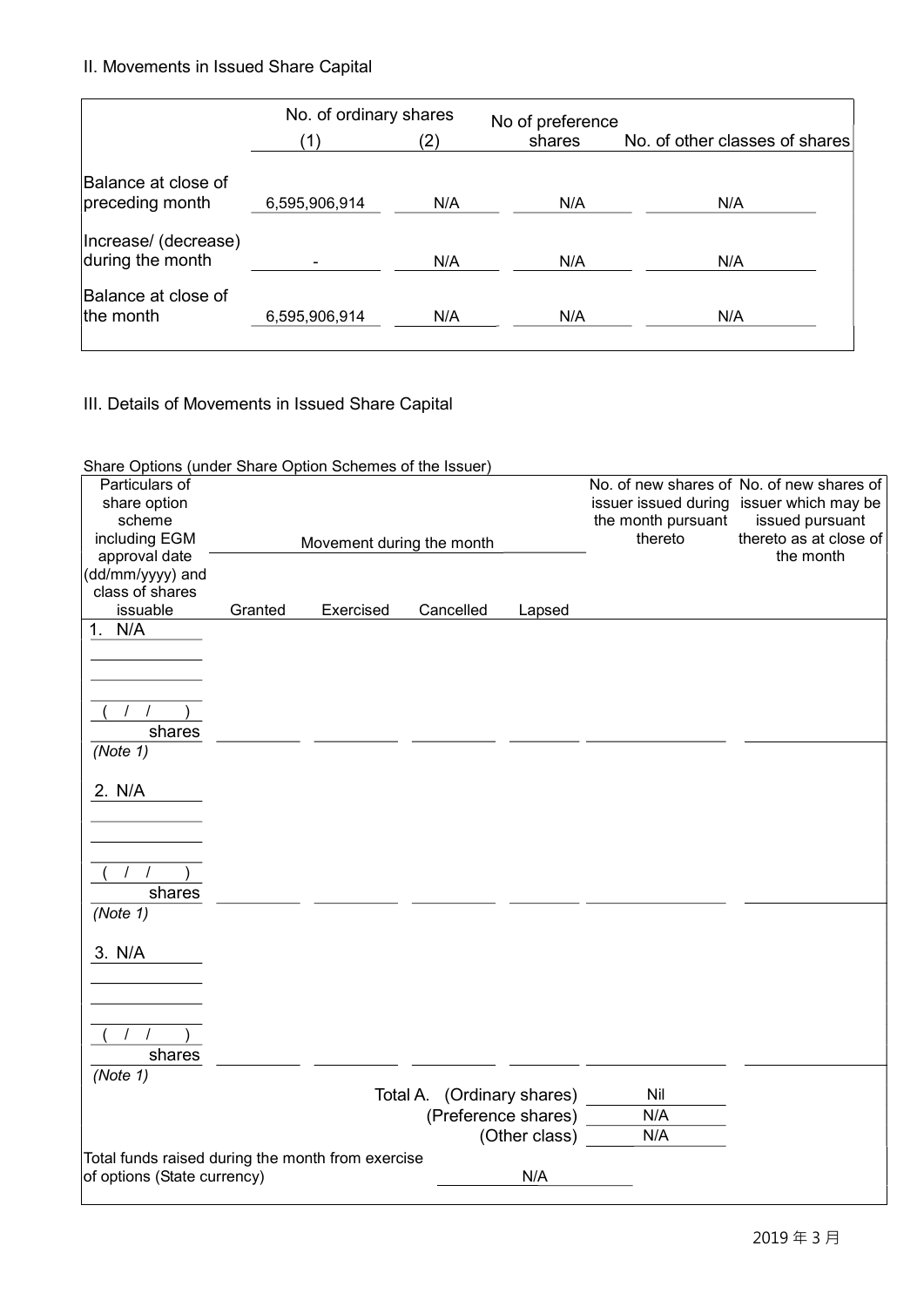| Warrants to Issue Shares of the Issuer which are to be Listed                                                                                                              |                                 |                                                                            |                                  |                                                           |                                                                                           |                                                                                                                   |
|----------------------------------------------------------------------------------------------------------------------------------------------------------------------------|---------------------------------|----------------------------------------------------------------------------|----------------------------------|-----------------------------------------------------------|-------------------------------------------------------------------------------------------|-------------------------------------------------------------------------------------------------------------------|
| Description of warrants<br>(Date of expiry - dd/mm/yyyy)                                                                                                                   | Currency<br>of nominal<br>value | Nominal value<br>at close of<br>preceding<br>month                         | Exercised<br>during the<br>month | Nominal value<br>at close of the<br>month                 | No. of new<br>shares of<br>issuer<br>issued<br>during the<br>month<br>pursuant<br>thereto | No. of new<br>shares of<br>issuer which<br>may be<br>issued<br>pursuant<br>thereto as at<br>close of the<br>month |
| 1. N/A                                                                                                                                                                     |                                 |                                                                            |                                  |                                                           |                                                                                           |                                                                                                                   |
|                                                                                                                                                                            |                                 |                                                                            |                                  |                                                           |                                                                                           |                                                                                                                   |
| 11)<br>Class of shares<br>issuable (Note 1)<br>Subscription price<br>EGM approval date<br>(if applicable)                                                                  |                                 | <u> 1989 - Johann Barn, fransk politik amerikansk politik (</u>            |                                  |                                                           |                                                                                           |                                                                                                                   |
| (dd/mm/yyyy)                                                                                                                                                               | (1)                             |                                                                            |                                  |                                                           |                                                                                           |                                                                                                                   |
| N/A<br>2.                                                                                                                                                                  |                                 |                                                                            |                                  |                                                           |                                                                                           |                                                                                                                   |
|                                                                                                                                                                            |                                 |                                                                            |                                  |                                                           |                                                                                           |                                                                                                                   |
| $1 \quad 1$<br>$\overline{\phantom{a}}$<br>Class of shares<br>issuable (Note 1)<br>Subscription price<br>EGM approval date<br>(if applicable)<br>(dd/mm/yyyy)<br>N/A<br>3. |                                 | the control of the control of the control of the control of the control of |                                  |                                                           |                                                                                           |                                                                                                                   |
|                                                                                                                                                                            |                                 |                                                                            |                                  |                                                           |                                                                                           |                                                                                                                   |
| $\sqrt{ }$<br>$\sqrt{ }$<br>Class of shares<br>issuable (Note 1)<br>Subscription price<br>EGM approval date<br>(if applicable)<br>(dd/mm/yyyy)<br>N/A<br>4.                |                                 | (11)                                                                       |                                  |                                                           |                                                                                           |                                                                                                                   |
|                                                                                                                                                                            |                                 |                                                                            |                                  |                                                           |                                                                                           |                                                                                                                   |
| 11)<br>Class of shares<br>issuable (Note 1)<br>Subscription price<br>EGM approval date<br>(if applicable)                                                                  |                                 | <u> 1989 - Johann Barn, mars ann an t-Amhain ann an t-A</u>                |                                  |                                                           |                                                                                           |                                                                                                                   |
| (dd/mm/yyyy)                                                                                                                                                               |                                 |                                                                            |                                  |                                                           |                                                                                           |                                                                                                                   |
|                                                                                                                                                                            |                                 | Total B.                                                                   |                                  | (Ordinary shares)<br>(Preference shares)<br>(Other class) | Nil<br>N/A<br>N/A                                                                         |                                                                                                                   |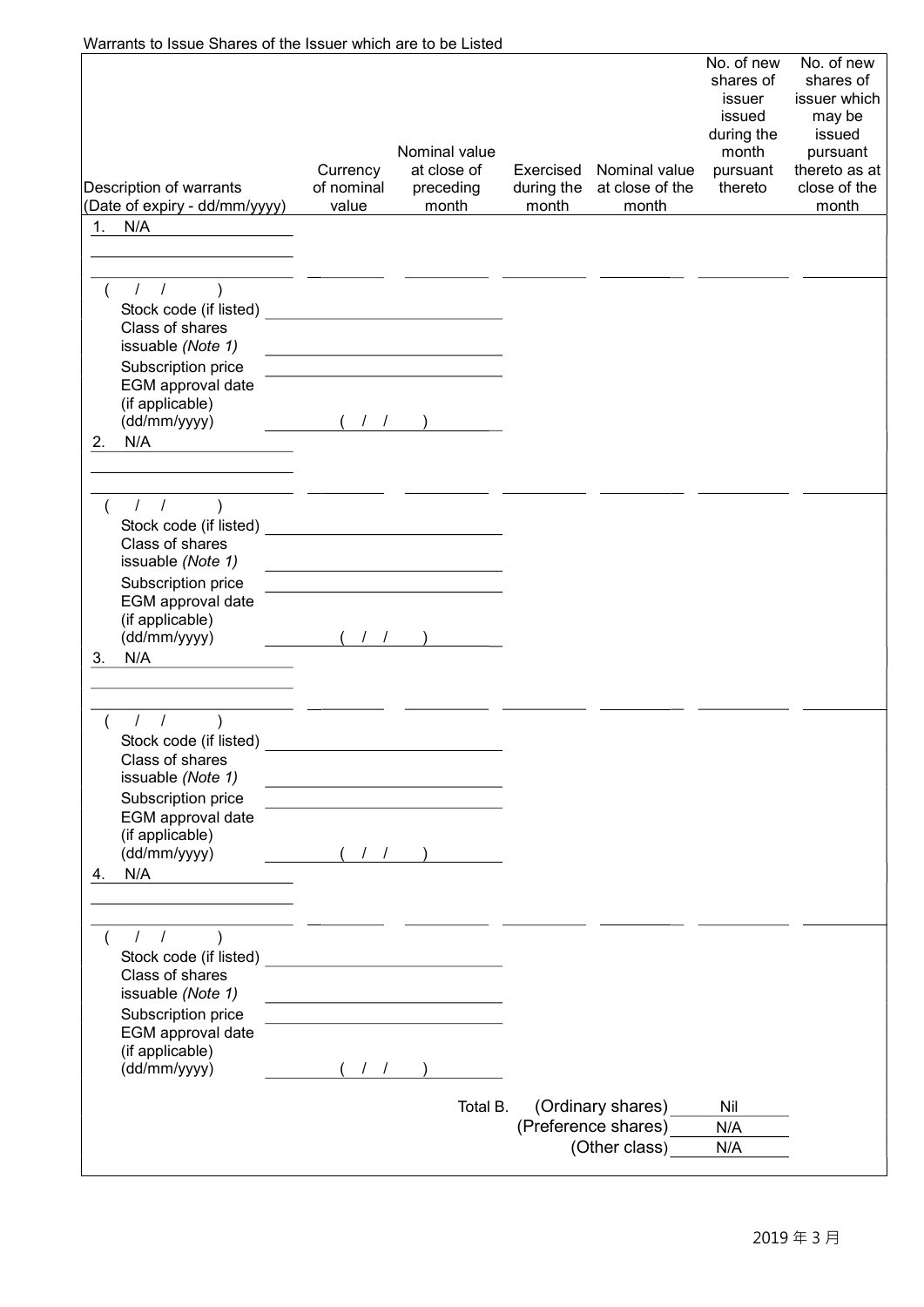| Convertibles (i.e. Convertible into Shares of the Issuer which are to be Listed) |                                                |                                             |                                  |                                    |                                                                                           |                                                                                                                   |
|----------------------------------------------------------------------------------|------------------------------------------------|---------------------------------------------|----------------------------------|------------------------------------|-------------------------------------------------------------------------------------------|-------------------------------------------------------------------------------------------------------------------|
| Class and description                                                            | Currency of<br>amount<br>outstanding           | Amount at<br>close of<br>preceding<br>month | Converted<br>during the<br>month | Amount at<br>close of the<br>month | No. of new<br>shares of<br>issuer<br>issued<br>during the<br>month<br>pursuant<br>thereto | No. of new<br>shares of<br>issuer which<br>may be<br>issued<br>pursuant<br>thereto as at<br>close of the<br>month |
| 1. Convertible Bonds                                                             |                                                |                                             |                                  |                                    |                                                                                           |                                                                                                                   |
|                                                                                  |                                                |                                             |                                  |                                    |                                                                                           |                                                                                                                   |
|                                                                                  |                                                |                                             |                                  |                                    |                                                                                           |                                                                                                                   |
|                                                                                  | HK\$                                           | 60,000,000                                  | 0                                | 60,000,000                         | 0                                                                                         | 892,857,138                                                                                                       |
| Stock code (if listed)<br>Class of shares                                        | N/A                                            |                                             |                                  |                                    |                                                                                           |                                                                                                                   |
| issuable (Note 1)<br>Subscription price<br>EGM approval date                     | <b>Ordinary Share</b><br>HK\$0.0672 (adjusted) |                                             |                                  |                                    |                                                                                           |                                                                                                                   |
| (if applicable)<br>(dd/mm/yyyy))                                                 | (07/12/2007)                                   |                                             |                                  |                                    |                                                                                           |                                                                                                                   |
| 2. Convertible Note issued                                                       |                                                |                                             |                                  |                                    |                                                                                           |                                                                                                                   |
| on 29/7/2016 (refer to                                                           |                                                |                                             |                                  |                                    |                                                                                           |                                                                                                                   |
| circular dated 29/6/2016)                                                        |                                                |                                             |                                  |                                    |                                                                                           |                                                                                                                   |
| (see Remark 1)                                                                   | HK\$                                           | 250,000,000                                 | (250,000,000)<br>(redeemed)      | 0                                  | 0                                                                                         | 0                                                                                                                 |
| Stock code (if listed)                                                           | N/A                                            |                                             |                                  |                                    |                                                                                           |                                                                                                                   |
| Class of shares                                                                  |                                                |                                             |                                  |                                    |                                                                                           |                                                                                                                   |
| issuable (Note 1)                                                                | <b>Ordinary Share</b>                          |                                             |                                  |                                    |                                                                                           |                                                                                                                   |
| Subscription price<br>EGM approval date                                          | HK\$0.6696                                     |                                             |                                  |                                    |                                                                                           |                                                                                                                   |
| (if applicable)                                                                  |                                                |                                             |                                  |                                    |                                                                                           |                                                                                                                   |
| (dd/mm/yyyy)                                                                     | (22/7/2016)                                    |                                             |                                  |                                    |                                                                                           |                                                                                                                   |
| 3. N/A                                                                           |                                                |                                             |                                  |                                    |                                                                                           |                                                                                                                   |
|                                                                                  |                                                |                                             |                                  |                                    |                                                                                           |                                                                                                                   |
|                                                                                  |                                                |                                             |                                  |                                    |                                                                                           |                                                                                                                   |
|                                                                                  |                                                |                                             |                                  |                                    |                                                                                           |                                                                                                                   |
| Stock code (if listed)<br>Class of shares                                        |                                                |                                             |                                  |                                    |                                                                                           |                                                                                                                   |
| issuable (Note 1)                                                                |                                                |                                             |                                  |                                    |                                                                                           |                                                                                                                   |
| Subscription price                                                               |                                                |                                             |                                  |                                    |                                                                                           |                                                                                                                   |
| EGM approval date                                                                |                                                |                                             |                                  |                                    |                                                                                           |                                                                                                                   |
| (if applicable)                                                                  |                                                |                                             |                                  |                                    |                                                                                           |                                                                                                                   |
| (dd/mm/yyyy)                                                                     |                                                |                                             |                                  |                                    |                                                                                           |                                                                                                                   |
| 4.                                                                               |                                                |                                             |                                  |                                    |                                                                                           |                                                                                                                   |
|                                                                                  |                                                |                                             |                                  |                                    |                                                                                           |                                                                                                                   |
|                                                                                  |                                                |                                             |                                  |                                    |                                                                                           |                                                                                                                   |
| Stock code (if listed)                                                           |                                                |                                             |                                  |                                    |                                                                                           |                                                                                                                   |
| Class of shares                                                                  |                                                |                                             |                                  |                                    |                                                                                           |                                                                                                                   |
| issuable (Note 1)                                                                |                                                |                                             |                                  |                                    |                                                                                           |                                                                                                                   |
| Subscription price                                                               |                                                |                                             |                                  |                                    |                                                                                           |                                                                                                                   |
| EGM approval date<br>(if applicable)                                             |                                                |                                             |                                  |                                    |                                                                                           |                                                                                                                   |
| (dd/mm/yyyy)                                                                     | $($ $/$ $/$ $)$                                |                                             |                                  |                                    |                                                                                           |                                                                                                                   |
|                                                                                  |                                                |                                             | Total C. (Ordinary shares)       |                                    | Nil                                                                                       |                                                                                                                   |
|                                                                                  |                                                |                                             |                                  | (Preference shares)                | N/A                                                                                       |                                                                                                                   |
|                                                                                  |                                                |                                             |                                  | (Other class)                      | N/A                                                                                       |                                                                                                                   |
|                                                                                  |                                                |                                             |                                  |                                    |                                                                                           |                                                                                                                   |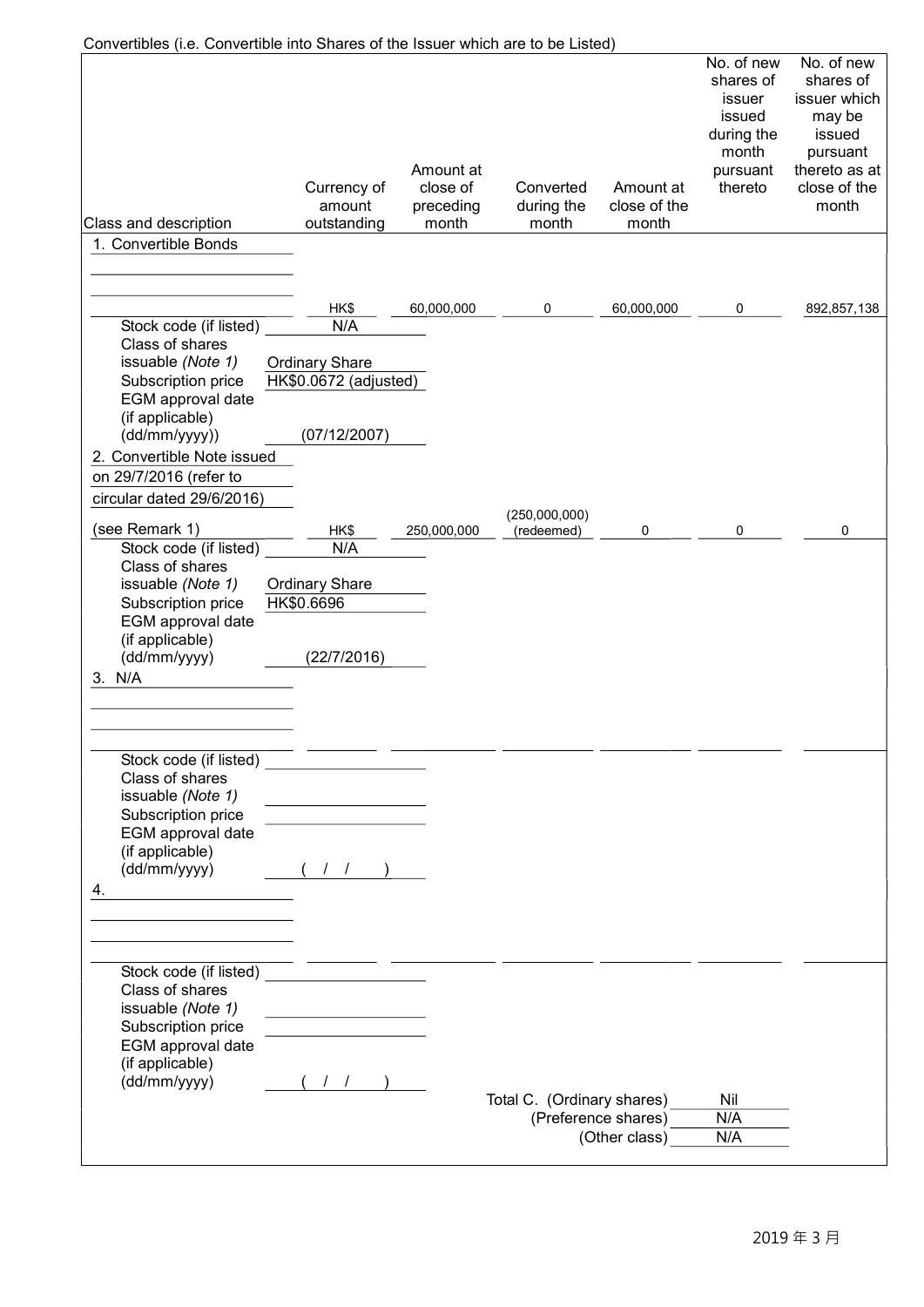Any other Agreements or Arrangements to Issue Shares of the Issuer which are to be Listed, including Options (other than under Share Option Schemes)

| Full particulars including EGM approval date (dd/mm/yyyy),<br>if applicable, and class of shares issuable: | No. of new shares<br>of issuer issued<br>during the month<br>pursuant thereto | No. of new shares of<br>issuer which may be<br>issued pursuant<br>thereto as at close of<br>the month |
|------------------------------------------------------------------------------------------------------------|-------------------------------------------------------------------------------|-------------------------------------------------------------------------------------------------------|
| 1. $N/A$                                                                                                   |                                                                               |                                                                                                       |
|                                                                                                            |                                                                               |                                                                                                       |
|                                                                                                            |                                                                               |                                                                                                       |
|                                                                                                            |                                                                               |                                                                                                       |
| shares (Note 1)                                                                                            |                                                                               |                                                                                                       |
| 2. N/A                                                                                                     |                                                                               |                                                                                                       |
|                                                                                                            |                                                                               |                                                                                                       |
|                                                                                                            |                                                                               |                                                                                                       |
|                                                                                                            |                                                                               |                                                                                                       |
| shares (Note 1)                                                                                            |                                                                               |                                                                                                       |
|                                                                                                            |                                                                               |                                                                                                       |
| 3.<br>N/A                                                                                                  |                                                                               |                                                                                                       |
|                                                                                                            |                                                                               |                                                                                                       |
|                                                                                                            |                                                                               |                                                                                                       |
|                                                                                                            |                                                                               |                                                                                                       |
| shares (Note 1)                                                                                            |                                                                               |                                                                                                       |
| Total D.<br>(Ordinary shares)                                                                              | Nil                                                                           |                                                                                                       |
| (Preference shares)                                                                                        | N/A                                                                           |                                                                                                       |
| (Other class)                                                                                              | N/A                                                                           |                                                                                                       |
|                                                                                                            |                                                                               |                                                                                                       |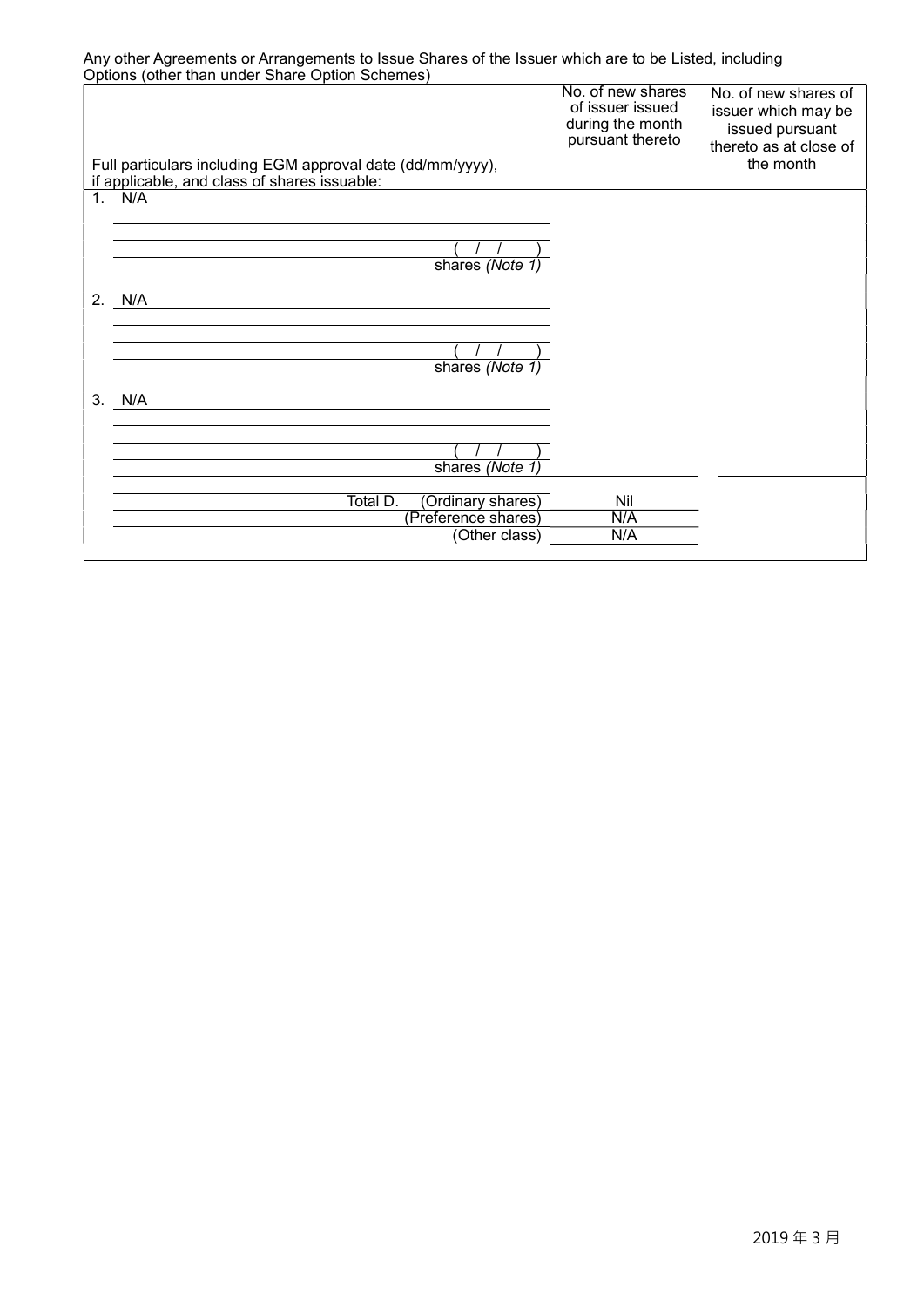| 1.  | Type of Issue<br><b>Rights issue</b> | At price : | <b>State</b><br>currency | Class<br>of<br>shares<br>issuable (Note 1)<br>Issue and allotment<br>date: (dd/mm/yyyy)<br>EGM approval date: | (11)      |                          | No. of new<br>shares of<br>issuer<br>issued<br>during the<br>month<br>pursuant<br>thereto | No. of new<br>shares of<br>issuer which<br>may be<br>issued<br>pursuant<br>thereto as at<br>close of the<br>month |
|-----|--------------------------------------|------------|--------------------------|---------------------------------------------------------------------------------------------------------------|-----------|--------------------------|-------------------------------------------------------------------------------------------|-------------------------------------------------------------------------------------------------------------------|
|     |                                      |            |                          |                                                                                                               |           |                          |                                                                                           |                                                                                                                   |
|     |                                      |            |                          |                                                                                                               |           |                          |                                                                                           |                                                                                                                   |
|     |                                      |            |                          |                                                                                                               |           |                          |                                                                                           |                                                                                                                   |
|     |                                      |            |                          |                                                                                                               |           |                          |                                                                                           |                                                                                                                   |
|     |                                      |            |                          | (dd/mm/yyyy)                                                                                                  | (1)       | $\rightarrow$            |                                                                                           |                                                                                                                   |
|     |                                      |            |                          |                                                                                                               |           |                          | N/A                                                                                       | N/A                                                                                                               |
|     |                                      |            |                          | Class<br>of<br>shares<br>issuable (Note 1)                                                                    |           |                          |                                                                                           |                                                                                                                   |
| 2.  | Open offer                           | At price:  | State<br>currency        | Issue and allotment<br>date: (dd/mm/yyyy)                                                                     | (11)      |                          |                                                                                           |                                                                                                                   |
|     |                                      |            |                          | EGM approval date:<br>(dd/mm/yyyy)                                                                            | (1)       | $\overline{\phantom{a}}$ |                                                                                           |                                                                                                                   |
|     |                                      |            |                          |                                                                                                               |           |                          | N/A                                                                                       | N/A                                                                                                               |
|     |                                      |            |                          | Class<br>of<br>shares _<br>issuable (Note 1)                                                                  |           |                          |                                                                                           |                                                                                                                   |
| 3.  | Placing                              | At price:  | <b>State</b><br>currency | Issue and allotment $(1)$<br>date: (dd/mm/yyyy)                                                               |           |                          |                                                                                           |                                                                                                                   |
|     |                                      |            |                          | EGM approval date:<br>(dd/mm/yyyy)                                                                            | $($ / $/$ | $\rightarrow$            |                                                                                           |                                                                                                                   |
|     |                                      |            |                          |                                                                                                               |           |                          | N/A                                                                                       | N/A                                                                                                               |
|     |                                      |            |                          | Class<br>of<br>shares<br>issuable (Note 1)                                                                    |           |                          |                                                                                           |                                                                                                                   |
| 14. | Bonus issue                          |            |                          | Issue and allotment<br>date: (dd/mm/yyyy)                                                                     | $($ / $/$ | $\rightarrow$            |                                                                                           |                                                                                                                   |
|     |                                      |            |                          | EGM approval date:<br>(dd/mm/yyyy)                                                                            | $($ / /   | $\left( \right)$         |                                                                                           |                                                                                                                   |
|     |                                      |            |                          |                                                                                                               |           |                          | N/A                                                                                       | N/A                                                                                                               |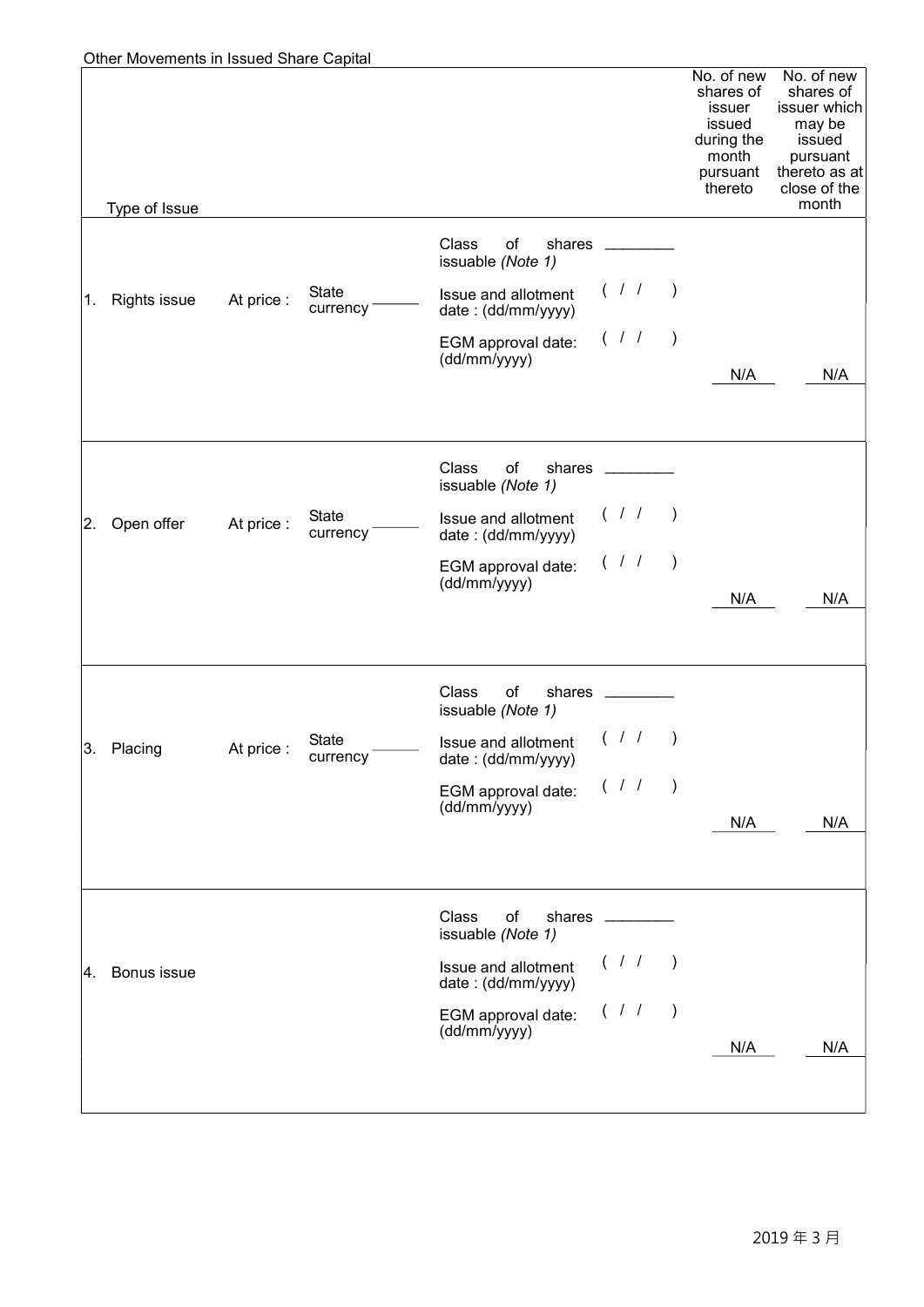|               | No. of new | No. of new    |
|---------------|------------|---------------|
|               | shares of  | shares of     |
|               | issuer     | issuer which  |
|               | issued     | may be        |
|               | during the | issued        |
|               | month      | pursuant      |
|               | pursuant   | thereto as at |
|               | thereto    | close of the  |
| Type of Issue |            | month         |
|               |            |               |
|               |            |               |

| 5. | Scrip dividend          | At price : | State<br>currency - | Class<br>of<br>issuable (Note 1)<br>Issue and allotment<br>date: (dd/mm/yyyy)<br>EGM approval date:<br>(dd/mm/yyyy)           | shares ________<br>(11)<br>(11) |                        | N/A | N/A |
|----|-------------------------|------------|---------------------|-------------------------------------------------------------------------------------------------------------------------------|---------------------------------|------------------------|-----|-----|
| 6. | Repurchase of<br>shares |            |                     | Class<br>of<br>repurchased (Note 1)<br>Cancellation date:<br>(dd/mm/yyyy)<br>EGM approval date: $(11)$<br>(dd/mm/yyyy)        | shares ______<br>(11)           |                        | N/A | N/A |
| 7. | Redemption of<br>shares |            |                     | <b>Class</b><br>of<br>redeemed (Note 1)<br>Redemption date :<br>(dd/mm/yyyy)<br>EGM approval date: $( / / )$<br>(dd/mm/yyyy)  | shares ______<br>(11)           |                        | N/A | N/A |
| 8. | Consideration<br>issue  | At price : | State<br>currency   | Class<br>of<br>shares<br>issuable (Note 1)<br>Issue and allotment<br>date: (dd/mm/yyyy)<br>EGM approval date:<br>(dd/mm/yyyy) | $($ / $/$<br>$($ / $/$          | $\lambda$<br>$\lambda$ | N/A | N/A |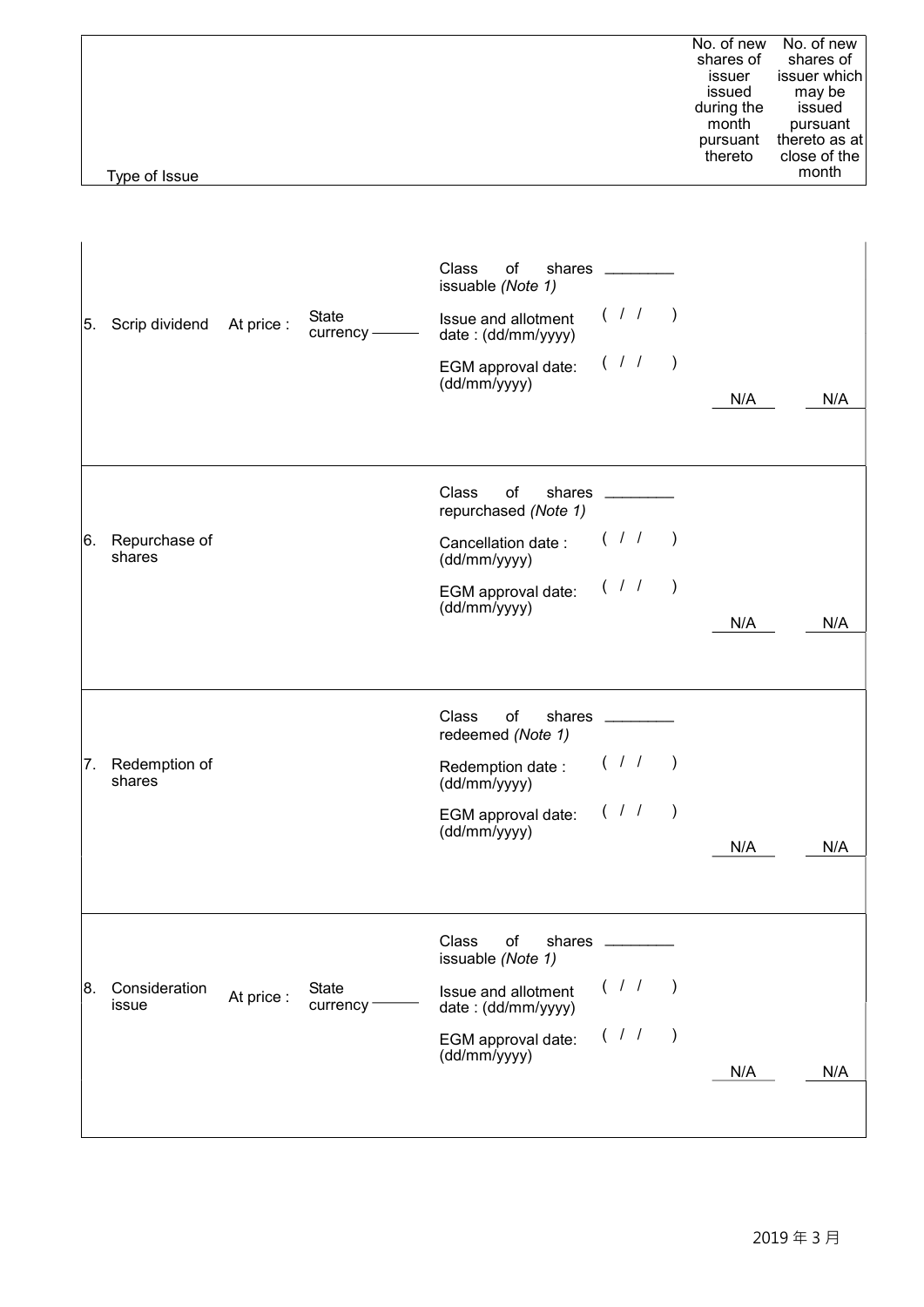|    | Type of Issue                            |                          |                                                                              | No. of new<br>shares of<br>issuer<br>issued<br>during the<br>month<br>pursuant<br>thereto | No. of new<br>shares of<br>issuer which<br>may be<br>issued<br>pursuant<br>thereto as at<br>close of the<br>month |
|----|------------------------------------------|--------------------------|------------------------------------------------------------------------------|-------------------------------------------------------------------------------------------|-------------------------------------------------------------------------------------------------------------------|
|    |                                          |                          | Class<br>of<br>shares<br>issuable (Note 1)                                   |                                                                                           |                                                                                                                   |
| 9. | Capital<br>reorganisation                |                          | (11)<br>Issue and allotment<br>date: (dd/mm/yyyy)                            |                                                                                           |                                                                                                                   |
|    |                                          |                          | (1)<br>$\rightarrow$<br>EGM approval date:<br>(dd/mm/yyyy)                   |                                                                                           |                                                                                                                   |
|    |                                          |                          |                                                                              | N/A                                                                                       | N/A                                                                                                               |
|    |                                          |                          | Class<br>of<br>shares<br>issuable (Note 1)                                   |                                                                                           |                                                                                                                   |
|    | 10. Other<br>(Please specify) At price : | <b>State</b><br>currency | (1)<br>$\overline{\phantom{a}}$<br>Issue and allotment<br>date: (dd/mm/yyyy) |                                                                                           |                                                                                                                   |
|    |                                          |                          | (1)<br>$\rightarrow$<br>EGM approval date:<br>(dd/mm/yyyy)                   | N/A                                                                                       | N/A                                                                                                               |
|    | Total E.<br>(Ordinary<br>Nil<br>shares)  |                          |                                                                              |                                                                                           |                                                                                                                   |
|    |                                          |                          | (Preference shares)<br>(Other class)                                         | N/A<br>N/A                                                                                |                                                                                                                   |

| Total increase / (decrease) in ordinary shares during the month (i.e. Total of A to E):<br>(1)                      | Nil |  |  |  |  |
|---------------------------------------------------------------------------------------------------------------------|-----|--|--|--|--|
| (2)                                                                                                                 | N/A |  |  |  |  |
| Total increase / (decrease) in preference shares during the month (i.e. Total of A to E):                           | N/A |  |  |  |  |
| Total increase / (decrease) in other classes of shares during the month (i.e. Total of A to<br>$E)$ :               | N/A |  |  |  |  |
| (These figures should be the same as the relevant figures under II above ("Movements in Issued Share<br>Capital").) |     |  |  |  |  |

#### IV. Confirmations

We hereby confirm to the best knowledge, information and belief that, in relation to each of the securities issued by the issuer during the month as set out in Part III which has not been previously disclosed in a return published under rule 13.25A, it has been duly authorized by the board of directors of the listed issuer and, insofar as applicable:

(Note 2)

- (i) all money due to the listed issuer in respect of the issue of securities has been received by it;
- (ii) all pre-conditions for listing imposed by the Rules Governing the Listing of Securities on The Stock Exchange of Hong Kong Limited under "Qualifications of listing" have been fulfilled;
- (iii) all (if any) conditions contained in the formal letter granting listing of and permission to deal in the securities have been fulfilled: